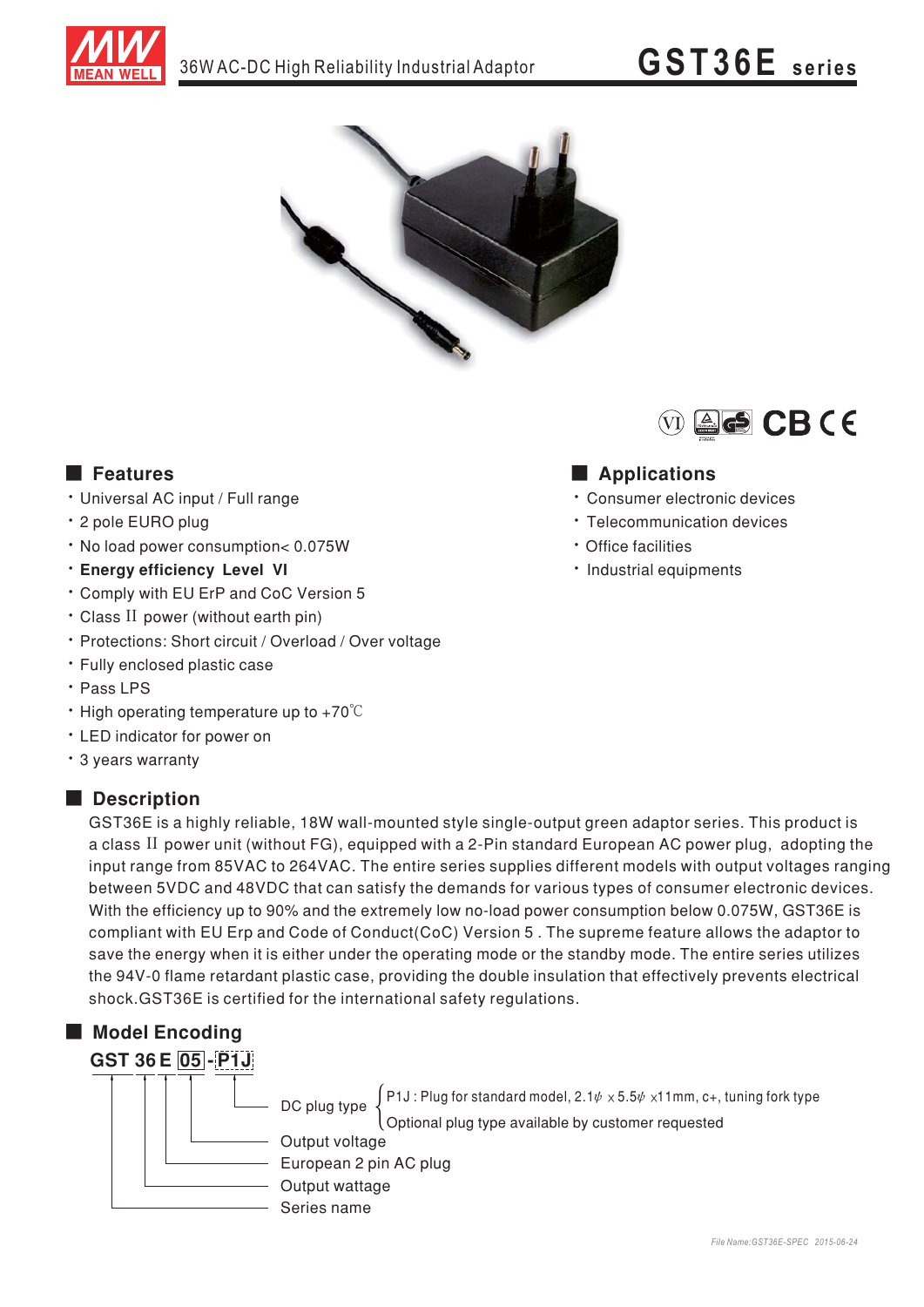

# 36W AC-DC High Reliability Industrial Adaptor **GST36E series**

## **SPECIFICATION**

| <b>ORDER NO.</b>        |                                                                                                                                                                                                                                                                                                                                                                                                                                                                                                                                                                                                                                                                                                                                                                                                                                                                                                                                                           | GST36E05-P1J                                                                          | GST36E09-P1J | GST36E12-P1J | GST36E24-P1J | GST36E48-P1J |
|-------------------------|-----------------------------------------------------------------------------------------------------------------------------------------------------------------------------------------------------------------------------------------------------------------------------------------------------------------------------------------------------------------------------------------------------------------------------------------------------------------------------------------------------------------------------------------------------------------------------------------------------------------------------------------------------------------------------------------------------------------------------------------------------------------------------------------------------------------------------------------------------------------------------------------------------------------------------------------------------------|---------------------------------------------------------------------------------------|--------------|--------------|--------------|--------------|
|                         | <b>SAFETY MODEL NO.</b>                                                                                                                                                                                                                                                                                                                                                                                                                                                                                                                                                                                                                                                                                                                                                                                                                                                                                                                                   | GST36E05                                                                              | GST36E09     | GST36E12     | GST36E24     | GST36E48     |
| <b>OUTPUT</b>           | Note.2 5V<br><b>DC VOLTAGE</b>                                                                                                                                                                                                                                                                                                                                                                                                                                                                                                                                                                                                                                                                                                                                                                                                                                                                                                                            |                                                                                       | 9V           | <b>12V</b>   | <b>24V</b>   | 48V          |
|                         | <b>RATED CURRENT</b>                                                                                                                                                                                                                                                                                                                                                                                                                                                                                                                                                                                                                                                                                                                                                                                                                                                                                                                                      | 4.3A                                                                                  | 3.11A        | 3A           | 1.5A         | 0.75A        |
|                         | <b>CURRENT RANGE</b>                                                                                                                                                                                                                                                                                                                                                                                                                                                                                                                                                                                                                                                                                                                                                                                                                                                                                                                                      | $0 - 4.3A$                                                                            | $0 - 3.11A$  | $0 \sim 3A$  | $0 - 1.5A$   | $0 - 0.75A$  |
|                         | <b>RATED POWER (max.)</b>                                                                                                                                                                                                                                                                                                                                                                                                                                                                                                                                                                                                                                                                                                                                                                                                                                                                                                                                 | 21.5W                                                                                 | <b>28W</b>   | 36W          | 36W          | 36W          |
|                         | RIPPLE & NOISE (max.) Note.3                                                                                                                                                                                                                                                                                                                                                                                                                                                                                                                                                                                                                                                                                                                                                                                                                                                                                                                              | 90mVp-p                                                                               | 90mVp-p      | 100mVp-p     | $180mVp-p$   | 240mVp-p     |
|                         | <b>VOLTAGE TOLERANCE Note.4</b>                                                                                                                                                                                                                                                                                                                                                                                                                                                                                                                                                                                                                                                                                                                                                                                                                                                                                                                           | ±5.0%                                                                                 | ±5.0%        | ±3.0%        | ±2.0%        | ±2.0%        |
|                         | <b>LINE REGULATION</b>                                                                                                                                                                                                                                                                                                                                                                                                                                                                                                                                                                                                                                                                                                                                                                                                                                                                                                                                    | Note.5 $\pm$ 1.0%                                                                     | ±1.0%        | ±1.0%        | ±1.0%        | ±1.0%        |
|                         | <b>LOAD REGULATION</b>                                                                                                                                                                                                                                                                                                                                                                                                                                                                                                                                                                                                                                                                                                                                                                                                                                                                                                                                    | Note.6 $\pm 5.0\%$                                                                    | ±5.0%        | ±3.0%        | ±2.0%        | ±2.0%        |
|                         | SETUP, RISE, HOLD UP TIME   1000ms, 30ms, 50ms/230VAC                                                                                                                                                                                                                                                                                                                                                                                                                                                                                                                                                                                                                                                                                                                                                                                                                                                                                                     | 1500ms, 30ms, 13ms/115VAC at full load                                                |              |              |              |              |
|                         | <b>VOLTAGE RANGE</b>                                                                                                                                                                                                                                                                                                                                                                                                                                                                                                                                                                                                                                                                                                                                                                                                                                                                                                                                      | Note.7 $85 \sim 264$ VAC                                                              |              |              |              |              |
| <b>INPUT</b>            | <b>FREQUENCY RANGE</b>                                                                                                                                                                                                                                                                                                                                                                                                                                                                                                                                                                                                                                                                                                                                                                                                                                                                                                                                    | $47 \sim 63$ Hz                                                                       |              |              |              |              |
|                         | <b>EFFICIENCY (Typ.)</b>                                                                                                                                                                                                                                                                                                                                                                                                                                                                                                                                                                                                                                                                                                                                                                                                                                                                                                                                  | 82%                                                                                   | 86%          | 87.5%        | 88.5%        | 90%          |
|                         | <b>AC CURRENT</b>                                                                                                                                                                                                                                                                                                                                                                                                                                                                                                                                                                                                                                                                                                                                                                                                                                                                                                                                         | 0.8A/115VAC<br>0.45A / 230VAC                                                         |              |              |              |              |
|                         | <b>INRUSH CURRENT (max.)</b>                                                                                                                                                                                                                                                                                                                                                                                                                                                                                                                                                                                                                                                                                                                                                                                                                                                                                                                              | 35A/115VAC<br>70A/230VAC                                                              |              |              |              |              |
|                         | <b>LEAKAGE CURRENT(max.)</b>                                                                                                                                                                                                                                                                                                                                                                                                                                                                                                                                                                                                                                                                                                                                                                                                                                                                                                                              | 0.25mA / 240VAC                                                                       |              |              |              |              |
| <b>PROTECTION</b>       | <b>OVERLOAD</b>                                                                                                                                                                                                                                                                                                                                                                                                                                                                                                                                                                                                                                                                                                                                                                                                                                                                                                                                           | 110 $\sim$ 150% rated output power                                                    |              |              |              |              |
|                         |                                                                                                                                                                                                                                                                                                                                                                                                                                                                                                                                                                                                                                                                                                                                                                                                                                                                                                                                                           | Protection type: Hiccup mode, recovers automatically after fault condition is removed |              |              |              |              |
|                         | <b>OVER VOLTAGE</b>                                                                                                                                                                                                                                                                                                                                                                                                                                                                                                                                                                                                                                                                                                                                                                                                                                                                                                                                       | 110 ~ 140% rated output voltage                                                       |              |              |              |              |
|                         |                                                                                                                                                                                                                                                                                                                                                                                                                                                                                                                                                                                                                                                                                                                                                                                                                                                                                                                                                           | Protection type: Clamp by zener diode                                                 |              |              |              |              |
| <b>ENVIRONMENT</b>      | <b>WORKING TEMP.</b>                                                                                                                                                                                                                                                                                                                                                                                                                                                                                                                                                                                                                                                                                                                                                                                                                                                                                                                                      | $-30 \sim +70^{\circ}$ C (Refer to "Derating Curve")                                  |              |              |              |              |
|                         | <b>WORKING HUMIDITY</b>                                                                                                                                                                                                                                                                                                                                                                                                                                                                                                                                                                                                                                                                                                                                                                                                                                                                                                                                   | 20% ~ 90% RH non-condensing                                                           |              |              |              |              |
|                         | <b>STORAGE TEMP., HUMIDITY</b>                                                                                                                                                                                                                                                                                                                                                                                                                                                                                                                                                                                                                                                                                                                                                                                                                                                                                                                            | $-40 \sim +85^{\circ}$ C, 10 ~ 95% RH                                                 |              |              |              |              |
|                         | <b>TEMP. COEFFICIENT</b>                                                                                                                                                                                                                                                                                                                                                                                                                                                                                                                                                                                                                                                                                                                                                                                                                                                                                                                                  | $\pm 0.03\%$ / °C (0 ~ 50°C)                                                          |              |              |              |              |
|                         | <b>VIBRATION</b>                                                                                                                                                                                                                                                                                                                                                                                                                                                                                                                                                                                                                                                                                                                                                                                                                                                                                                                                          | 10 ~ 500Hz, 2G 10min./1cycle, period for 60min. each along X, Y, Z axes               |              |              |              |              |
|                         | <b>SAFETY STANDARDS</b>                                                                                                                                                                                                                                                                                                                                                                                                                                                                                                                                                                                                                                                                                                                                                                                                                                                                                                                                   | TUV EN60950-1 approved                                                                |              |              |              |              |
| <b>SAFETY &amp;</b>     | <b>WITHSTAND VOLTAGE</b>                                                                                                                                                                                                                                                                                                                                                                                                                                                                                                                                                                                                                                                                                                                                                                                                                                                                                                                                  | I/P-O/P:4242VDC                                                                       |              |              |              |              |
| <b>EMC</b><br>(Note. 8) | <b>ISOLATION RESISTANCE</b>                                                                                                                                                                                                                                                                                                                                                                                                                                                                                                                                                                                                                                                                                                                                                                                                                                                                                                                               | I/P-O/P:100M Ohms / 500VDC / 25°C / 70% RH                                            |              |              |              |              |
|                         | <b>EMC EMISSION</b>                                                                                                                                                                                                                                                                                                                                                                                                                                                                                                                                                                                                                                                                                                                                                                                                                                                                                                                                       | Compliance to EN55022 class B, EN61000-3-2,3                                          |              |              |              |              |
|                         | <b>EMC IMMUNITY</b>                                                                                                                                                                                                                                                                                                                                                                                                                                                                                                                                                                                                                                                                                                                                                                                                                                                                                                                                       | Compliance to EN61000-4-2,3,4,5,6,8,11, light industry level, criteria A              |              |              |              |              |
| <b>OTHERS</b>           | <b>MTBF</b>                                                                                                                                                                                                                                                                                                                                                                                                                                                                                                                                                                                                                                                                                                                                                                                                                                                                                                                                               | 692.3Khrs min. MIL-HDBK-217F(25°C)                                                    |              |              |              |              |
|                         | <b>DIMENSION</b>                                                                                                                                                                                                                                                                                                                                                                                                                                                                                                                                                                                                                                                                                                                                                                                                                                                                                                                                          | 79*54*33mm (L*W*H)                                                                    |              |              |              |              |
| <b>CONNECTOR</b>        | <b>PACKING</b><br><b>PLUG</b>                                                                                                                                                                                                                                                                                                                                                                                                                                                                                                                                                                                                                                                                                                                                                                                                                                                                                                                             | 209g; 60pcs/13.5Kg/1.22CUFT<br>See page 3; Other type available by customer requested |              |              |              |              |
|                         | <b>CABLE</b>                                                                                                                                                                                                                                                                                                                                                                                                                                                                                                                                                                                                                                                                                                                                                                                                                                                                                                                                              |                                                                                       |              |              |              |              |
|                         |                                                                                                                                                                                                                                                                                                                                                                                                                                                                                                                                                                                                                                                                                                                                                                                                                                                                                                                                                           | See page 3 ; Other type available by customer requested                               |              |              |              |              |
| <b>NOTE</b>             | 1.All parameters are specified at 230VAC input, rated load, 25°C 70% RH ambient.<br>2.DC voltage: The output voltage set at point measure by plug terminal & 50% load.<br>3. Ripple & noise are measured at 20MHz by using a 12" twisted pair terminated with a 0.1uf & 47uf capacitor.<br>4. Tolerance: includes set up tolerance, line regulation, load regulation.<br>5. Line regulation is measured from low line to high line at rated load.<br>6. Load regulation is measured from 10% to 100% rated load.<br>7. Derating may be needed under low input voltage. Please check the derating curve for more details.<br>8. The power supply is considered as an independent unit, but the final equipment still need to re-confirm that the whole system complies with the<br>EMC directives. For guidance on how to perform these EMC tests, please refer to "EMI testing of component power supplies."<br>(as available on http://www.meanwell.com) |                                                                                       |              |              |              |              |